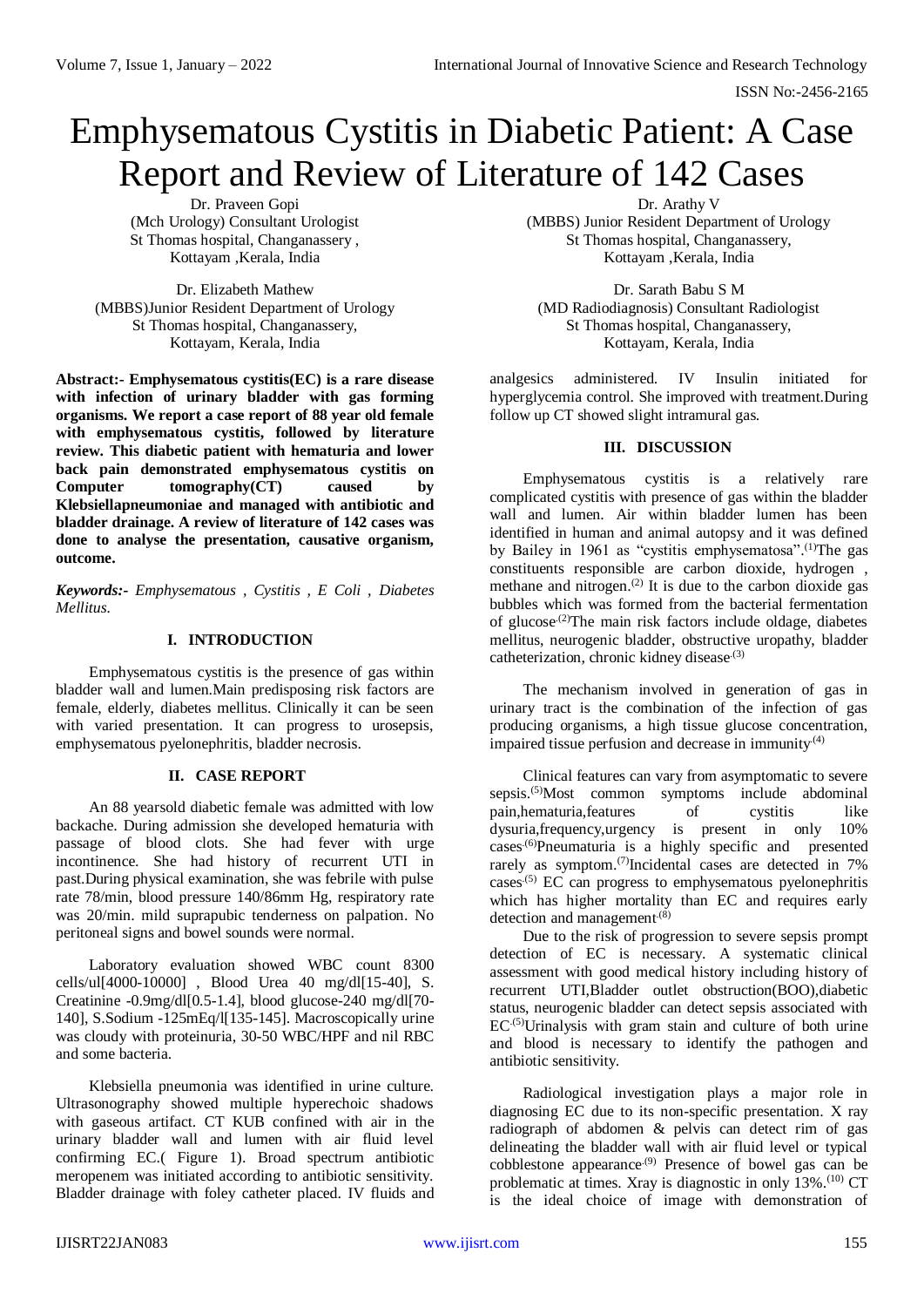#### ISSN No:-2456-2165

intraluminal gas. It can assess the extent of disease and rule out complications like intra abdominal abscess, Emphysematous pyelonephritis involving renal parenchyma.Moreover, CT helps to identify other causes of bladder air like vesico colic, vesico vaginal fistula, trauma, gangrene of uterus, vagina, pneumatosiscystoidesintestinalis.<sup>(11)</sup> Ultrasonography can show thickened bladder wall with echogenic area whereas cystoscopy canbe done to rule out  $BOO^{(12)}$ 

EC therapy requires early intervention due to risk of septic complication.90% of cases are managed with medical therapy and 10% require surgical intervention along with medical therapy.(5) Medical therapy includes antibiotic treatment,bladder drainage and controlling predisposing factors. Initially empirical parenteral therapy involves broad spectrum antibiotic like fluroquinolone, pencillins with beta lactamase inhibitor, third generation cephalosporin, aminoglycoside<sup> $(13)$ </sup> Later antibiotic should be converted to sensitivity according to the culture results and continued for 2-4 weeks depending on the response of treatment. Once fully recovered parenteral therapy can be switched to oral therapy.(13)

Early bladder drainage by continuous catheter drainage is required to rest the bladder especially in urinary retention, neurogenic bladder. (14) Catheter drainage helps to monitor urinary output and irrigate the bladder to avoid clot retention.<sup>(6)</sup> Effective control of blood glucose with intense insulin treatment is very important. Surgical therapy is indicated in case of non response to medical management, abscess, bladder necrosis, emphysematous pyelonephritis(EPN). Surgical intervention is decided according to disease severity in the form of surgical debridement,partial cystectomy,total cystectomy.(5)Early percutaneous drainage(PCD) or nephrectomy maybe required in case with associated emphysematous pyelonephritis depending on disease severity.<sup>(6)</sup>

142 cases were collected for literature review through a search in Pubmed database. All published articles in English over last 10 years (2011-2021) were identified using the key words ,"emphysematous cystitis". The mean age of patient was 63 years(Table 1). Women were more affected than men (62% Vs 37% , ratio 1.6:1) .Diabetes was recorded in 72% cases as main comorbidity. Around 25 cases had both emphysematous pyelonephritis and cystitis. The most common organism was Escherichia Coli (43%) followed by Klebsiellapneumoniae(23%) , mixed growth (<1%) ,Enterobacter(<1%),Candida albicans(<1%).Most of the cases were treated with medical managementwith antibiotic administration and foley catheter drainage. DJstenting and percutaneous drainage were done in 10 cases associated with renal involvement. Surgical intervention include nephrectomy(7 cases) and laparotomy(4 cases) for bladder perforation. Overall mortality was 0.07%.

# **IV. CONCLUSION**

Emphysematous cystitis should be suspected in high risk (diabetic , elderly female) patients with complicated

UTIs when not responding to standard treatment. CT imaging will help to confirm the diagnosis. Antibiotics , bladder drainage is sufficient for most of the cases.EC complicated with coexistent EPN is a life threatening condition and will require additional intervention like DJ stenting , PCD, even nephrectomy. In necrotizing EC , surgical debridement is required to save the life.

# **REFERENCES**

- [1.] Bailey H. Cystitis emphysematosa; 19 cases with intraluminal and interstitial collections of gas. Am J Roentgenol Radium TherUnclMed 86: 850-862, 1961.
- [2.] Sharma R, Mitra SK, Choudhary A, Majee P. Emphysematous cystitis-gas in bladder: a rare urological emergency. (2015) BMJ case reports. [doi:10.1136/bcr-2015-210836](https://doi.org/10.1136/bcr-2015-210836) - [Pubmed](https://www.ncbi.nlm.nih.gov/pubmed/26206783)
- [3.] Karashima E, Ejima J, Nakamura H, et al. Emphysematous cystitis with venous bubbles. Intern Med 44: 590-592, 2005.
- [4.] Huang JJ, Chen KW, Ruaan MK. Mixed acid fermentation of glucose as a mechanism of emphysematous urinary tract infection. J Urol 1991;146: 148–51.
- [5.] Thomas AA, Lane BR, Thomas AZ, Remer EM, Campbell SC,Shoskes DA. Emphysematous cystitis: a review of 135 cases. BJU Int 100: 17-20, 2007
- [6.] Grupper M, Kravtsov A, Potasman I. Emphysematous cystitis: illustrative case report and review of the literature. Medicine (Baltimore) 86: 47-53, 2007.
- [7.] Jarrett TW, Vaughan ED Jr. Accuracy of computerized tomography in the diagnosis of colovesical fistula secondary to diverticular disease. J Urol 153: 44-46, 1995
- [8.] Bjurlin MA, Hurley SD, Kim DY, et al. Clinical outcomes of nonoperative management in emphysematous urinary tract infections.Urology 79: 1281-1285, 2012.
- [9.] Grayson DE, Abbott RM, Levy AD, Sherman PM. Emphysematous infections of the abdomen and pelvis: a pictorial review. Radiographics 22: 543-561, 2002.
- [10.] C. Y. Kuo, C. Y. Lin, T. C. Chen et al., "Clinical features and prognostic factors of emphysematous urinary tract infection,"Journal of Microbiology, Immunology and Infection, vol. 42, no.5, pp. 393–400, 2009.
- [11.] Kumar A, Turney JH, Brownjohn AM, McMahaon MJ. Unusual bacterial infections of the urinary tract in diabetic patients-rare but frequently lethal. Nephrol Dial Transplant 16: 1062-1065, 2001
- [12.] Kevin KLC. Sonographic detection of emphysematous cystitis. J Ultrasound Med 22: 847-849, 2003.
- [13.] Stamm WE, Hooton TM. Management of urinary tract infections in adults. N Engl J Med 329: 1328-1334, 1993
- [14.] Yokoo T, Awai T, Yamazaki H, Fukuda Y, Hayashi F, Hosoya T.Emphysematous cystitis complication in a patient undergoing hemodialisis. Clin Exp Nephrol 11: 247-250, 2007.